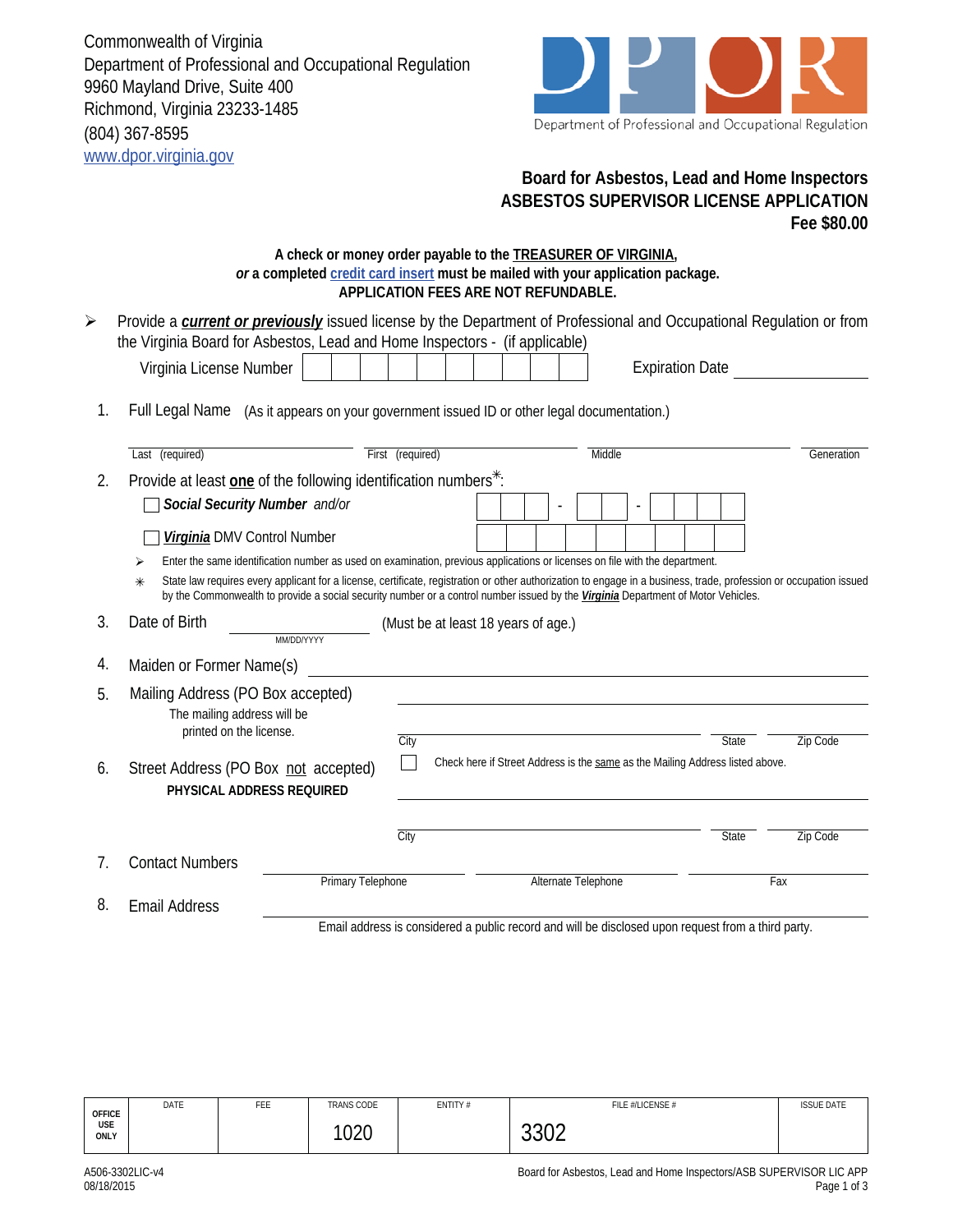- 9. Have you successfully completed an EPA/AHERA or Board approved initial accredited *asbestos supervisor* training program and all subsequent EPA/AHERA or Board approved refresher accredited *asbestos supervisor* training programs?
	- No  $\mathbb{R}^n$
	- If yes, attach a copy of the training course completion certificate showing successful completion of the programs. \*\**Training must be completed within the last 12 months preceding the date the department receives this application.* Yes  $\Box$
- 10. Do you hold a current or expired environmental remediation license, certification or registration issued by any jurisdiction (excluding Virginia)?
	- No  $\Box$
	- Yes  $\Box$  If yes, complete the following table and attach an original Certification of Licensure/Letter of Good Standing<sup>\*</sup> from each jurisdiction...

| State/Jurisdiction | License, Certification or Registration Number | <b>Expiration Date</b> |  |  |
|--------------------|-----------------------------------------------|------------------------|--|--|
|                    |                                               |                        |  |  |
|                    |                                               |                        |  |  |
|                    |                                               |                        |  |  |

- Certifications of Licensure/Letter of Good Standing, prepared by the state board or regulatory body must include: 1) the license/ certification/registration number; 2) the initial date of licensure; 3) the expiration date of the license or renewal fee; 4) the means of obtaining licensure (i.e. exam, reciprocity, etc.) and 5) all closed disciplinary actions resulting in a violation or undetermined finding.  $\bullet$
- 11. Have you ever been subject to a **disciplinary action** taken by any (including Virginia) local, state or national regulatory body?
	- No  $\Box$

Yes  $\Box$  If yes, complete the Disciplinary Action Reporting Form.

- A. Have you ever been convicted or found guilty, regardless of the manner of adjudication, in any jurisdiction of the United States of any **felony**? *Any plea of nolo contendere shall be considered a conviction.* 12.
	- No

Yes  $\Box$ If yes, complete the Criminal Conviction Reporting Form.

B. Have you ever been convicted or found guilty, regardless of the manner of adjudication, in any jurisdiction of the United States of any **misdemeanor**? *Any plea of nolo contendere shall be considered a conviction.*

- 13. By signing this application, I certify the following statements:
	- I am aware that submitting false information or omitting pertinent or material information in connection with this application will delay processing and may lead to license revocation or denial of license.
	- I will notify the Board of any changes to the information provided in this application prior to receiving the requested license, certification, or registration including, but not limited to any disciplinary action or conviction of a felony or misdemeanor (in any jurisdiction).
	- I authorize the Department to verify information concerning me or any statement in this application from any person, or any source the department may desire. I also agree to present any credentials or documents required or requested by the Department.

No  $\Box$ 

Yes  $\Box$ If yes, complete the Criminal Conviction Reporting Form.